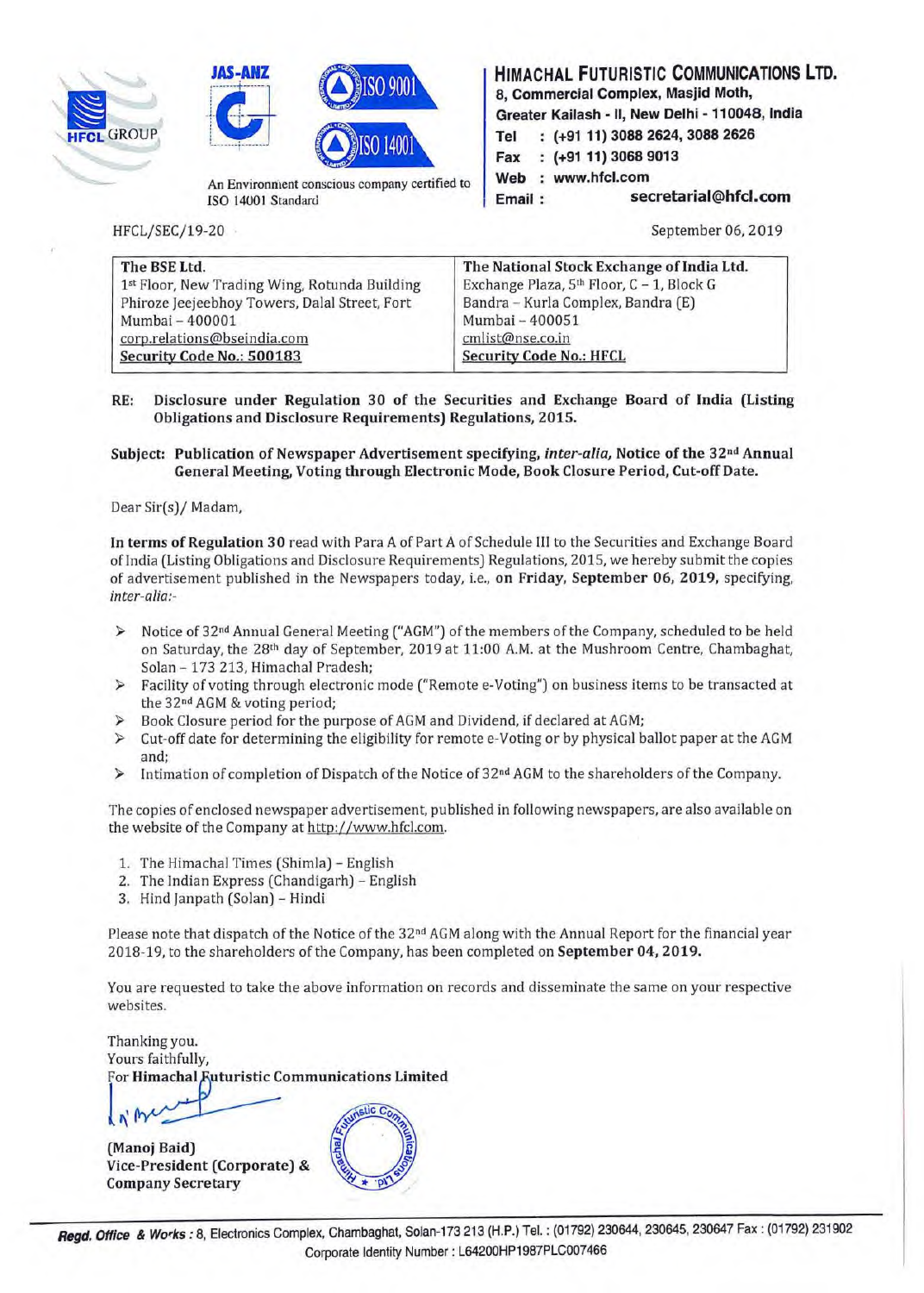http://www.hfd.com.

voting by electronic means;

IST) and shall not be allowed beyond this time;

off date i.e. Saturday, September 21, 2019.

2019 (9.00 a.m. IST);

ii)

iii)

Business, as set out in the Notice dated August 28, 2019 convening AGM.

Act, 2013 read with Rule 18 of the Companies (Management and

Administration) Rules, 2014, the Notice setting out the business to be

transacted at the AGM along with the Statement, Attendance Slip and Proxy

form and the Annual Report of the Company for the Financial Year 2018-19

have been sent through electronic mode to the members whose e-mail IDs

are registered with the Company or with the Depository Participant(s) and

to all other members at their registered address through the Registered

Parcel, whose names appear in the Company's Register of Members /

Beneficial Owners maintained by the Depositories, as on Friday, August

23, 2019. The Annual Report including the Notice of AGM and other

documents are also available on the website of the Company viz.

3. The Dispatch of Notice of AGM has been completed on September04, 2019.

4. The members, who wish to receive the physical copy of the Annual Report

2018-19, may e-mail their request to the Company at investor@hfcl.com.

Pursuant to Section 108 of the Companies Act, 2013 read with Rule 20 of the

Companies (Management & Administration) Rules, 2014, as amended and

Regulation 44 of the SEBI (Listing Obligations and Disclosure Requirements)

Regulations, 2015, Members holding shares either in physical form or

dematerialized form, are provided with the facility to cast their vote on all the

resolutions set forth in Notice of AGM using electronic voting system from a

place other than the venue of AGM ("Remote e-Voting"), provided by National

i) The Business as set forth in the Notice of AGM may be transacted through

The remote e-voting shall commence on Wednesday, September 25,

The remote e-voting shall end on Friday, September 27, 2019 (5.00 p.m.

or by physical ballot paper at the AGM is Saturday, September 21, 2019.

The voting rights of the members shall be in proportion with the paid-up

value of their shares in the Equity Share Capital of the Company as on Cut-

the Notice of the AGM and holding shares as on the Cut-off date i.e., Saturday, September 21, 2019, may obtain the user ID and Password by

sending a request at evoting@nsdl.co.in or to the Company at

investor@hfcl.com or to the RTA at MCS Share Transfer Agent Limited

(Unit: Himachal Futuristic Communications Limited), F-65, Okhla Industrial

Area, Phase-I, New Delhi - 110020, email ID at admin@mcsregistrars.com.

However, if a member is already registered with NDSL for remote e-Voting,

the member can use the existing user ID and Password for casting his/her

v) Any person, who becomes the member of the Company after dispatch of

iv) The Cut-off date for determining the eligibility to vote by electronic means

Securities Depository Limited (NSDL). All the Members are informed that:

Remote Voting Through Electronic Mode ("Remote e-Voting")

2. In compliance of the provisions of Sections 101 and 136 of the Companies



- c) the members who have exercised their vote by remote e-Voting may also attend the AGM but shall not be entitled to cast their vote again;
	- a person whose name is recorded in the register of members or in the register of beneficial owners maintained by the depositories as on the Cut-off date, i.e., Saturday, September 21, 2019 only, shall be entitled to avail facility of remote e-Voting as well as voting at the AGM through ballot paper;
	- e) a person who is not a member as on the Cut-off date should treat this Notice for information purpose only.
- vii) The Notice of AGM is available on the Company's website at www.hfcl.com and also on the NDSL's website www.evoting.nsdl.com. The detailed procedure and instructions for remote e-Voting are provided in the Notice of the AGM and separate letter which has also been posted to each shareholder
- viii) In case of any queries or grievances connected with facility for remote e-Voting, members may refer to the Frequently Asked Questions (FAQs) for Members and Remote E-Voting User Manual for Members available at the 'Downloads' section on www.evoting.nsdl.com or call on Toll free no.: 1800-222-990 or contact Ms. Pallavi Mhatre, Manager, National Securities Depository Limited (NSDL), Trade World, 'A' Wing, 4th Floor, Kamala Mills Compound, Senapati Bapat Marg, Lower Parel, Mumbai - 400013, at the designated e-mail address: pallavid@nsdl.co.in / evoting@nsdl.co.in or at telephone no. +91-22-24994545.
- ix) Mr. Baldev Singh Kashtwal [FCS 3616 & COP No. 3169], Practicing Company Secretary, has been appointed as the Scrutinizer by the Board of Directors of the Company, to scrutinize the entire remote e-Voting process and polling at AGM, in a fair and transparent manner.
- x) A member entitled to attend and vote is entitled to appoint a Proxy to attend and vote instead of himself. A Proxy need not be a Member of the Company. The Proxy Form must be deposited at the Registered Office of the Company not less than 48 hours before the time fixed for holding the AGM.

#### **Voting Results**

The voting results along with the Consolidated Report of the Scrutinizer shall be posted on the Company's website at www.hfcl.com, NSDL's website at www.nsdl.com and also on the web-site of Stock Exchanges, viz., the National Stock Exchange of India Limited (NSE) at www.nseindia.com and the BSE Limited (BSE) at www.bseindia.com, immediately after the declaration of voting results by the Chairman or a person authorized by him in writing. Subject to receipt of requisite number of votes, the Resolutions shall be deemed to be passed on the date of Annual General Meeting i.e. 28th September, 2019.

#### **Book Closure**

Notice is also hereby given that pursuant to Section 91 of the Companies Act, 2013 read with Rule 10 of the Companies (Management and Administration) Rules, 2014 and Regulation 42 of the SEBI (Listing Obligations and Disclosure Requirements) Regulations, 2015, the Registers of Members and Share Transfer Books of the Company shall remain closed from Monday, September 23, 2019 to Saturday, September 28, 2019 (both days inclusive) for the purpose of AGM and Dividend, if declared at the AGM.

For Himachal Futuristic Communications Limited

Place : New Delhi Date: September 05, 2019

vote through remote e-Voting;

#### (Manoj Baid) Vice-President (Corporate) & Company Secretary M. No.: F-5834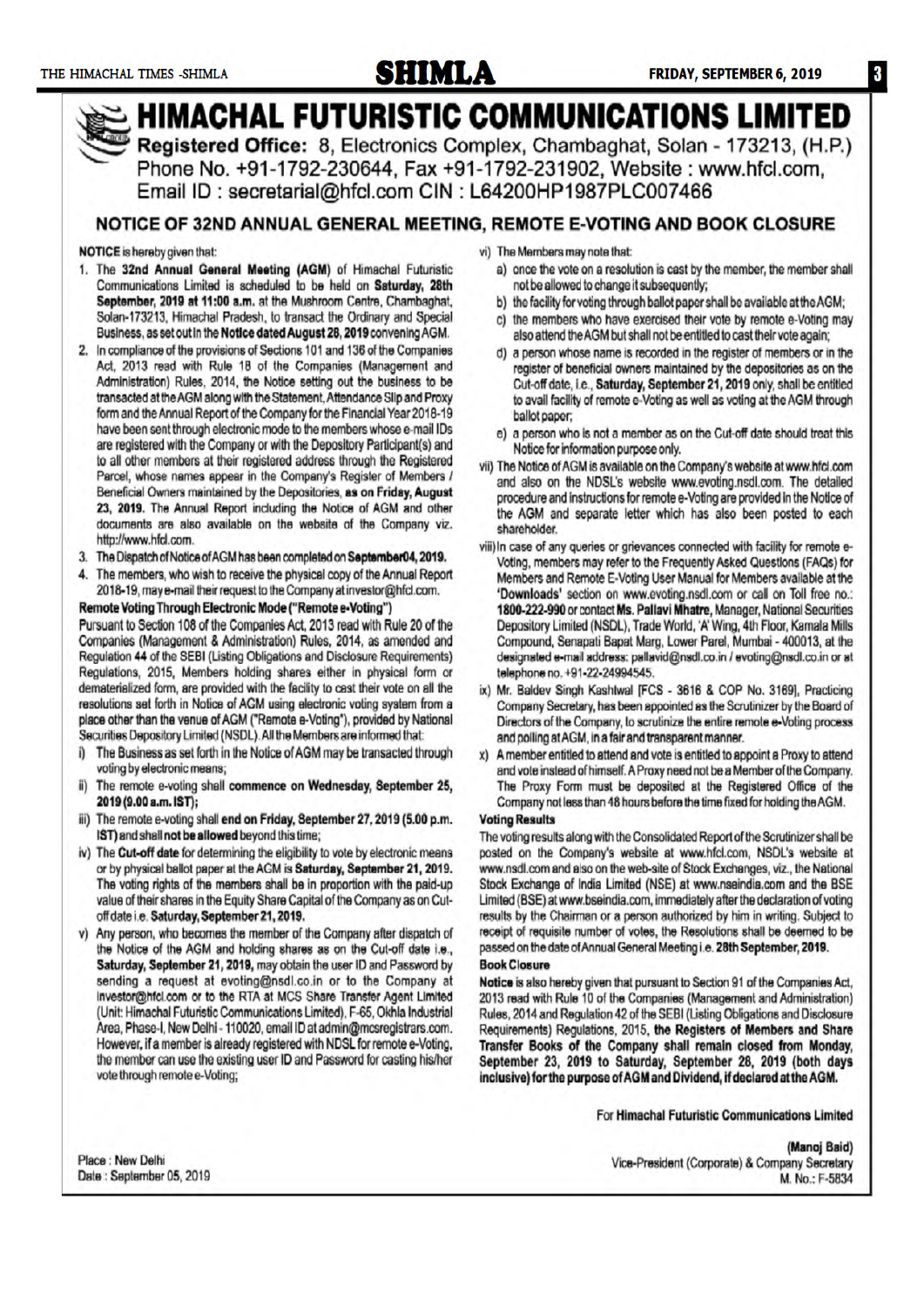# **REGION 5**



# **HIMACHAL FUTURISTIC COMMUNICATIONS LIMITED**

Registered Office: 8, Electronics Complex, Chambaghat, Solan - 173213, (H.P.) Phone No. +91-1792-230644, Fax +91-1792-231902, Website: www.hfcl.com, Email ID: secretarial@hfcl.com CIN: L64200HP1987PLC007466

## NOTICE OF 32ND ANNUAL GENERAL MEETING, REMOTE E-VOTING AND BOOK CLOSURE

#### NOTICE is hereby given that:

- 1. The 32nd Annual General Meeting (AGM) of Himachal Futuristic Communications Limited is scheduled to be held on Saturday, 28th September, 2019 at 11:00 a.m. at the Mushroom Centre. Chambachat. Solan-173213, Himachal Pradesh, to transact the Ordinary and Special Business, as set out in the Notice dated August 28, 2019 convening AGM.
- 2. In compliance of the provisions of Sections 101 and 136 of the Companies Act, 2013 read with Rule 18 of the Companies (Management and Administration) Rules, 2014, the Notice setting out the business to be transacted at the AGM along with the Statement, Attendance Slip and Proxy form and the Annual Report of the Company for the Financial Year 2018-19 have been sent through electronic mode to the members whose e-mail IDs are registered with the Company or with the Depository Participant(s) and to all other members at their registered address through the Registered Parcel, whose names appear in the Company's Register of Members / Beneficial Owners maintained by the Depositories, as on Friday, August 23, 2019. The Annual Report including the Notice of AGM and other documents are also available on the website of the Company viz. http://www.hfcl.com.
- 3. The Dispatch of Notice of AGM has been completed on September04, 2019.
- 4. The members, who wish to receive the physical copy of the Annual Report 2018-19, may e-mail their request to the Company at investor@hfcl.com.

### Remote Voting Through Electronic Mode ("Remote e-Voting")

Pursuant to Section 108 of the Companies Act, 2013 read with Rule 20 of the Companies (Management & Administration) Rules, 2014, as amended and Regulation 44 of the SEBI (Listing Obligations and Disclosure Requirements) Regulations, 2015, Members holding shares either in physical form or dematerialized form, are provided with the facility to cast their vote on all the resolutions set forth in Notice of AGM using electronic voting system from a place other than the venue of AGM ("Remote e-Voting"), provided by National Securities Depository Limited (NSDL). All the Members are informed that:

- The Business as set forth in the Notice of AGM may be transacted through i) voting by electronic means;
- The remote e-voting shall commence on Wednesday, September 25, ii) 2019 (9.00 a.m. IST);
- iii) The remote e-voting shall end on Friday, September 27, 2019 (5.00 p.m. IST) and shall not be allowed beyond this time:
- iv) The Cut-off date for determining the eligibility to vote by electronic means or by physical ballot paper at the AGM is Saturday, September 21, 2019. The voting rights of the members shall be in proportion with the paid-up value of their shares in the Equity Share Capital of the Company as on Cutoff date i.e. Saturday, September 21, 2019.
- v) Any person, who becomes the member of the Company after dispatch of the Notice of the AGM and holding shares as on the Cut-off date i.e., Saturday, September 21, 2019, may obtain the user ID and Password by sending a request at evoting@nsdi.co.in or to the Company at investor@hfcl.com or to the RTA at MCS Share Transfer Agent Limited (Unit: Himachal Futuristic Communications Limited), F-65, Okhla Industrial Area, Phase-I, New Delhi - 110020, email ID at admin@mcsregistrars.com. However, if a member is already registered with NDSL for remote e-Voting, the member can use the existing user ID and Password for casting his/her vote through remote e-Voting;

vi) The Members may note that:

- a) once the vote on a resolution is cast by the member, the member shall not be allowed to change it subsequently;
- b) the facility for voting through ballot paper shall be available at the AGM;
- c) the members who have exercised their vote by remote e-Voting may also attend the AGM but shall not be entitled to cast their vote again;
- d) a person whose name is recorded in the register of members or in the register of beneficial owners maintained by the depositories as on the Cut-off date, i.e., Saturday, September 21, 2019 only, shall be entitled to avail facility of remote e-Voting as well as voting at the AGM through ballot paper:
- e) a person who is not a member as on the Cut-off date should treat this Notice for information purpose only.
- vii) The Notice of AGM is available on the Company's website at www.hfcl.com and also on the NDSL's website www.evoting.nsdl.com. The detailed procedure and instructions for remote e-Voting are provided in the Notice of the AGM and separate letter which has also been posted to each shareholder.
- viii) In case of any queries or grievances connected with facility for remote e-Voting, members may refer to the Frequently Asked Questions (FAQs) for Members and Remote E-Voting User Manual for Members available at the 'Downloads' section on www.evoting.nsdl.com or call on Toll free no.: 1800-222-990 or contact Ms. Pallavi Mhatre, Manager, National Securities Depository Limited (NSDL), Trade World, 'A' Wing, 4th Floor, Kamala Mills Compound, Senapati Bapat Marg, Lower Parel, Mumbai - 400013, at the designated e-mail address: pallavid@nsdl.co.in / evoting@nsdl.co.in or at telephone no. +91-22-24994545.
- ix) Mr. Baldev Singh Kashtwal [FCS 3616 & COP No. 3169], Practicing Company Secretary, has been appointed as the Scrutinizer by the Board of Directors of the Company, to scrutinize the entire remote e-Voting process and polling at AGM, in a fair and transparent manner.
- x) A member entitled to attend and vote is entitled to appoint a Proxy to attend and vote instead of himself. A Proxy need not be a Member of the Company. The Proxy Form must be deposited at the Registered Office of the Company not less than 48 hours before the time fixed for holding the AGM.

#### **Voting Results**

The voting results along with the Consolidated Report of the Scrutinizer shall be posted on the Company's website at www.hfcl.com, NSDL's website at www.nsdl.com and also on the web-site of Stock Exchanges, viz., the National Stock Exchange of India Limited (NSE) at www.nseindia.com and the BSE Limited (BSE) at www.bseindia.com, immediately after the declaration of voting results by the Chairman or a person authorized by him in writing. Subject to receipt of requisite number of votes, the Resolutions shall be deemed to be passed on the date of Annual General Meeting i.e. 28th September, 2019.

#### **Book Closure**

Notice is also hereby given that pursuant to Section 91 of the Companies Act, 2013 read with Rule 10 of the Companies (Management and Administration) Rules, 2014 and Regulation 42 of the SEBI (Listing Obligations and Disclosure Requirements) Regulations, 2015, the Registers of Members and Share Transfer Books of the Company shall remain closed from Monday, September 23, 2019 to Saturday, September 28, 2019 (both days inclusive) for the purpose of AGM and Dividend, if declared at the AGM.

For Himachal Futuristic Communications Limited

Place : New Delhi Date: September 05, 2019

(Manoj Baid) Vice-President (Corporate) & Company Secretary M. No.: F-5834